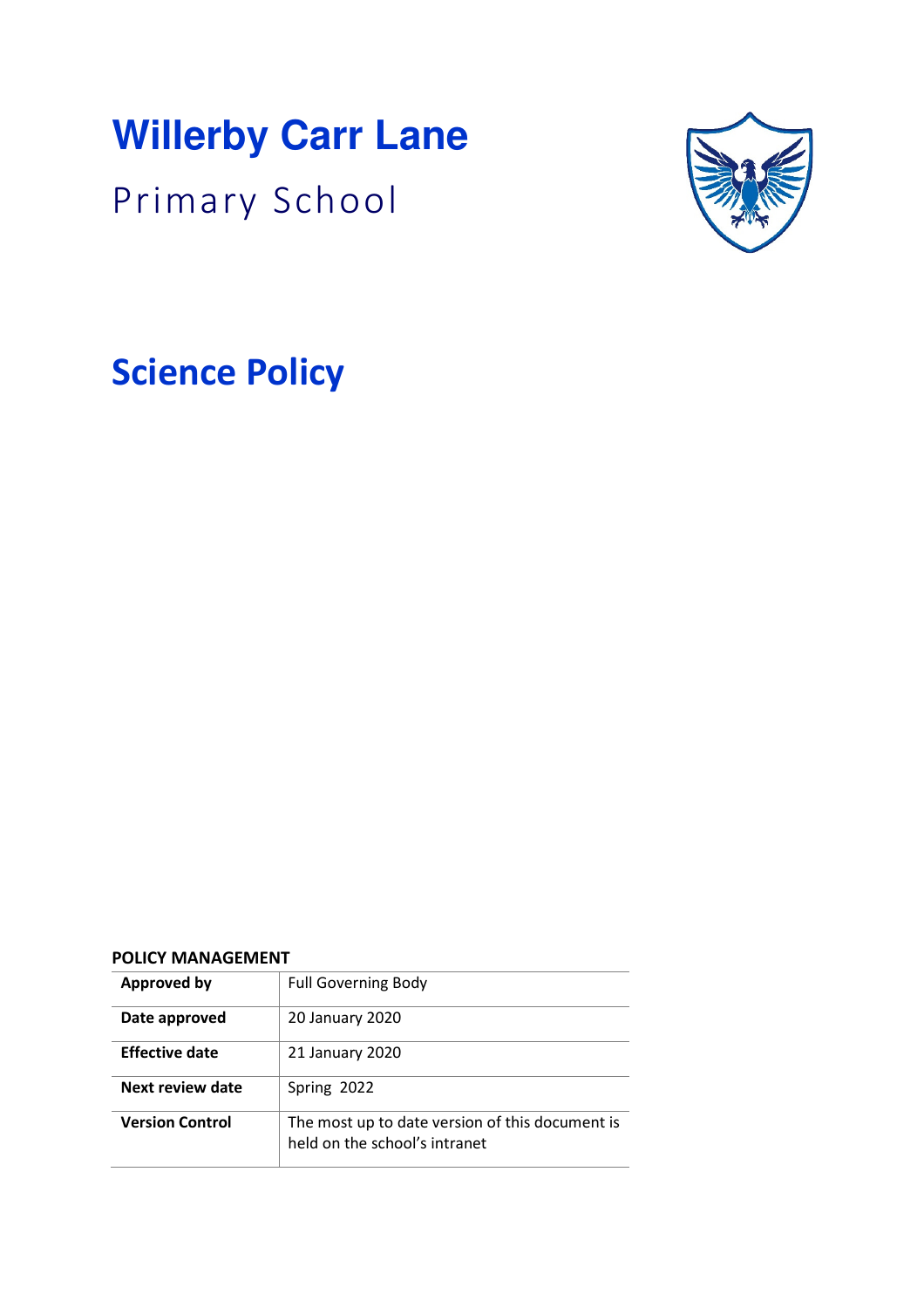# **Purpose**

Science should:

- stimulate and excite children's curiosity and fascination about the nature and behaviour of natural things and the knowledge that we obtain about them.
- encourage children to make observations, ask scientific questions and seek answers to them in the form of testable explanations and predictions about the universe.
- develop children's ability to test their theories.
- systematically build and organize knowledge about the natural world that is based on facts learned through experiments and observation.
- encourage children to discuss science-based issues which may affect their own lives and the world in which they live.
- enhance children's sense of responsibility for the care of the Earth and its people.

## **Aims**

At Willerby Carr Lane Primary School, we aim to provide quality teaching and learning of science to promote:

- To develop scientific knowledge and conceptual understanding through the specific disciplines of biology, chemistry and physics.
- To develop the natural curiosity of children about the world around them.
- To develop questioning and enquiring minds through a range of enjoyable and interesting experiences.
- To help children develop the skills to make systemic enquiries.
- To provide opportunities for children to apply theoretical ideas to the solving of practical problems.
- To enable children to develop an increasing attention to accuracy.
- To foster a positive attitude to science and increase their understanding of how science is used in the wider world and in the future.
- To develop the understanding of the nature, processes and methods of science through different types of scientific studies.
- To develop accurate use and spelling of scientific vocabulary.
- To meet the needs of each child so that they will reach their full potential.
- To provide opportunities to explore science learning which is linked to a broader theme involving other subjects, such as STEM.
- To engage children's enthusiasm for science in an annual STEM week, which is rich in practical activities.
- To teach science in a global and historical context; including the contributions of significant scientists.

# **Making Science Relevant**

At Willerby Carr Lane Primary School, we ensure that science learning embraces changes in the natural world. This includes the environmental impact of scientific technologies such as wind power.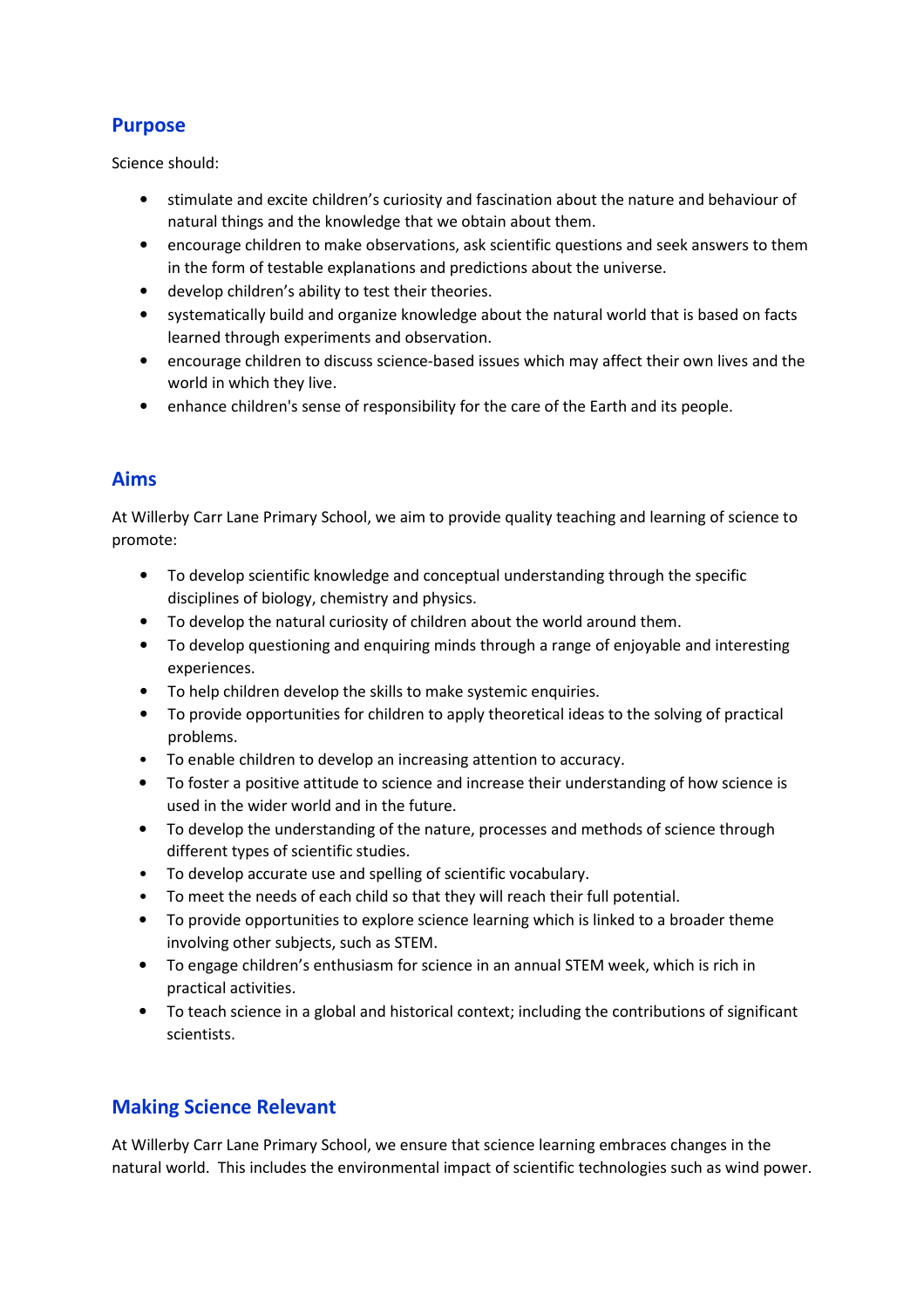# **Making use of our Locality and Wider Links**

At Willerby Carr Lane Primary School, we aim to provide strong foundations for children's development of geographical knowledge, skills and understanding, by making best use of scientific resources on our doorstep. These include:

- The school grounds including our pond, wildlife, greenhouse and gardening areas
- School roof-top weather station
- Water treatment works at Anlaby
- Nature reserves at Tophill Low, Far Ings and Bempton Cliffs
- Links with Siemens Wind Turbine Centre, Hull

## **Curriculum Intent**

Our school curriculum sets out the knowledge and skills that pupils will gain at each stage. It is clear what end points the curriculum is building towards and what children need to know and be able to do to reach those end points. This is set out in detail in a series of science 'knowledge organisers'. The knowledge organisers detail:

- What children should already know before starting a unit of work
- What children will know by the end of the unit
- The associated key vocabulary children are expected to learn and understand
- The opportunities for conducting investigations and developing scientific skills

Our curriculum has been developed through extensive subject development working-group meetings involving discussion by members of the teaching staff from all year groups, from EYFS to Year 6. It is rooted in a solid consensus of the school's teaching staff. This in-depth process ensures that it is coherently planned, sequenced and implemented so that new knowledge and skills build on what has already been taught.

## **Curriculum Implementation**

A high-quality science education provides the foundations for understating the world through the scientific disciplines of biology, chemistry and physics.

- Children will be taught essential aspects of knowledge, method, concepts and the skills to make systemic enquiries.
- Children will build up a body of foundational knowledge and concepts which enable them to explore the wider world with excitement and curiosity.
- Children will understand how science can explain what is happening and use this to predict how things will behave, giving them opportunities to question the world around us.

The school is committed to the importance of learning through first hand experiences in Science. Wherever possible, it is important that the children learn through the 'Working Scientifically' strand of Science and develop skills as 'real scientists'.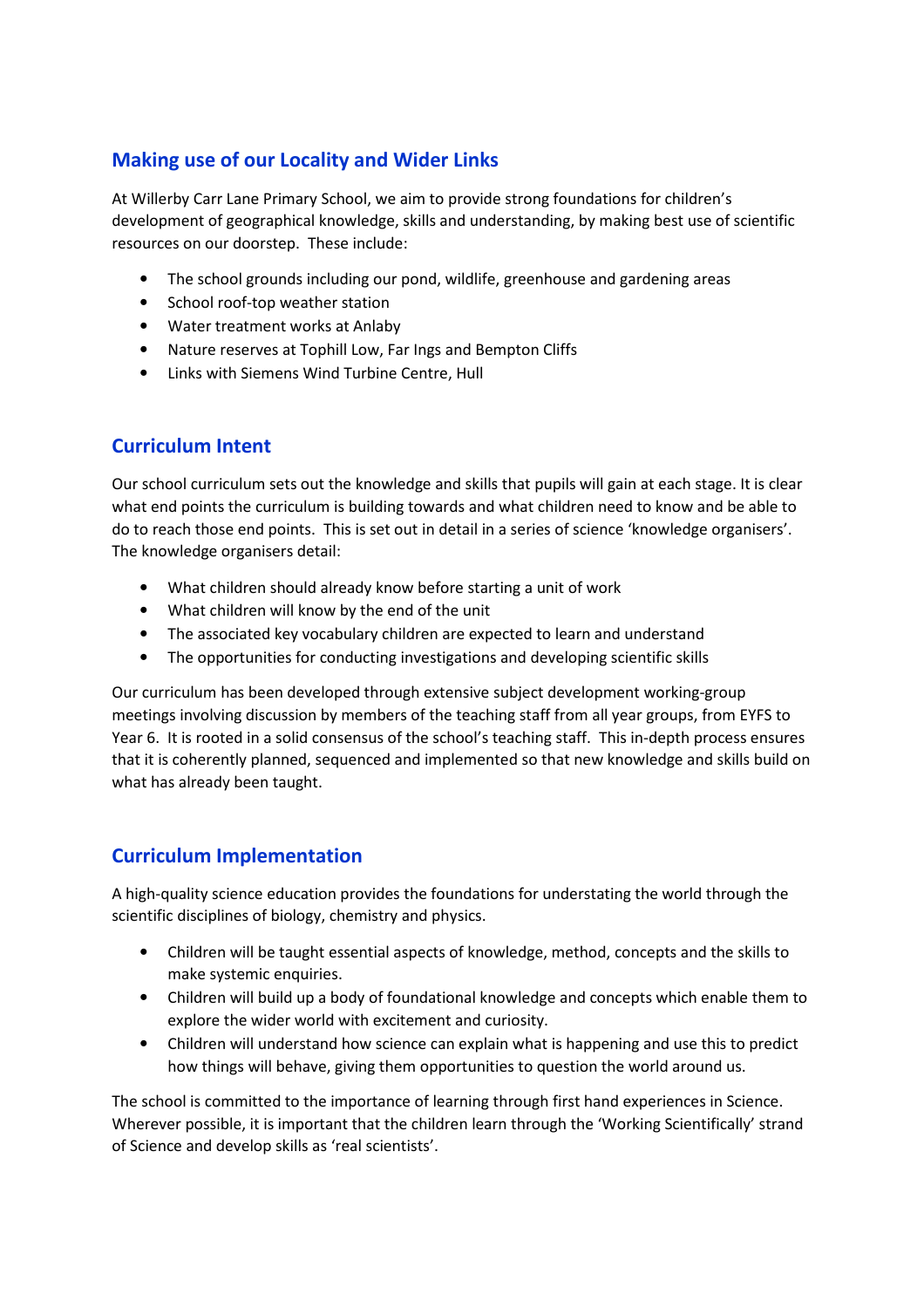Each unit within scientific enquiry should be taught in a step by step manner which is immediately understandable to the pupils and progresses within the year group and across the school.

On starting a unit there should be a reminder of the lessons learned in previous units and particularly those with similar materials. Children will be able to work in a variety of different ways to develop their scientific skills:

- Opportunity will be given for children to work scientifically through the five different strands allowing variation to develop understanding of the different units.
- There is a high expectation of open-ended questioning from both teacher and child, and an investigative approach to learning is expected.
- Children will work through the investigative process of predicting, experimenting, collecting data, analysing results and drawing conclusions. This may then lead to more questions!
- Pupils are expected to verbalise their reasoning and understanding with open ended questions at regular intervals. Pupils should expect to be challenged by critical questions and be given the opportunity to further their understanding with research and experimentation.

Pupils are encouraged to make connections with the real world and see Science in practise. Opportunities are given for the children to make connections through visiting scientists, STEM club and educational visits.

The key concepts which run through the units which need to be developed, step by step, and show progression year on year. Children will develop their knowledge, understanding and concepts in the units of the National Curriculum through the process of scientific enquiry. This will nurture a questioning mind. These areas are:

- Research using secondary sources.
- Identifying, classifying and grouping.
- Making comparisons and fair testing.
- Pattern seeking.
- Observing over time.

# **Science in the Foundation Stage**

Science in the Foundation Stage is taught through the areas of provision and through some direct teaching in lessons. Our aim is to develop enquiring minds and make science fun. There are opportunities to explore and investigate, both inside and out. The children visit the school grounds including the gardens and wildlife area and experience forest school activities on our visit to Meaux Abbey Farm. The children are encouraged to use their fine and gross motor skills to develop scientific skills. They learn through talk, songs, play and being surrounded by a stimulating environment rich in opportunities and scientific vocabulary. Science related topics are taught regularly throughout the year such as Farming and Life-cycles. Children work towards the Early Learning Goal 'The World'.

- (DM) Can talk about some of the things that they have observed such as plant, animals, natural and found objects.
- (DM) Talks about why things happen and how things work.
- (DM) Developing an understanding of growth, decay and changes over time.
- (DM) Looks closely at similarities, differences patterns and change.